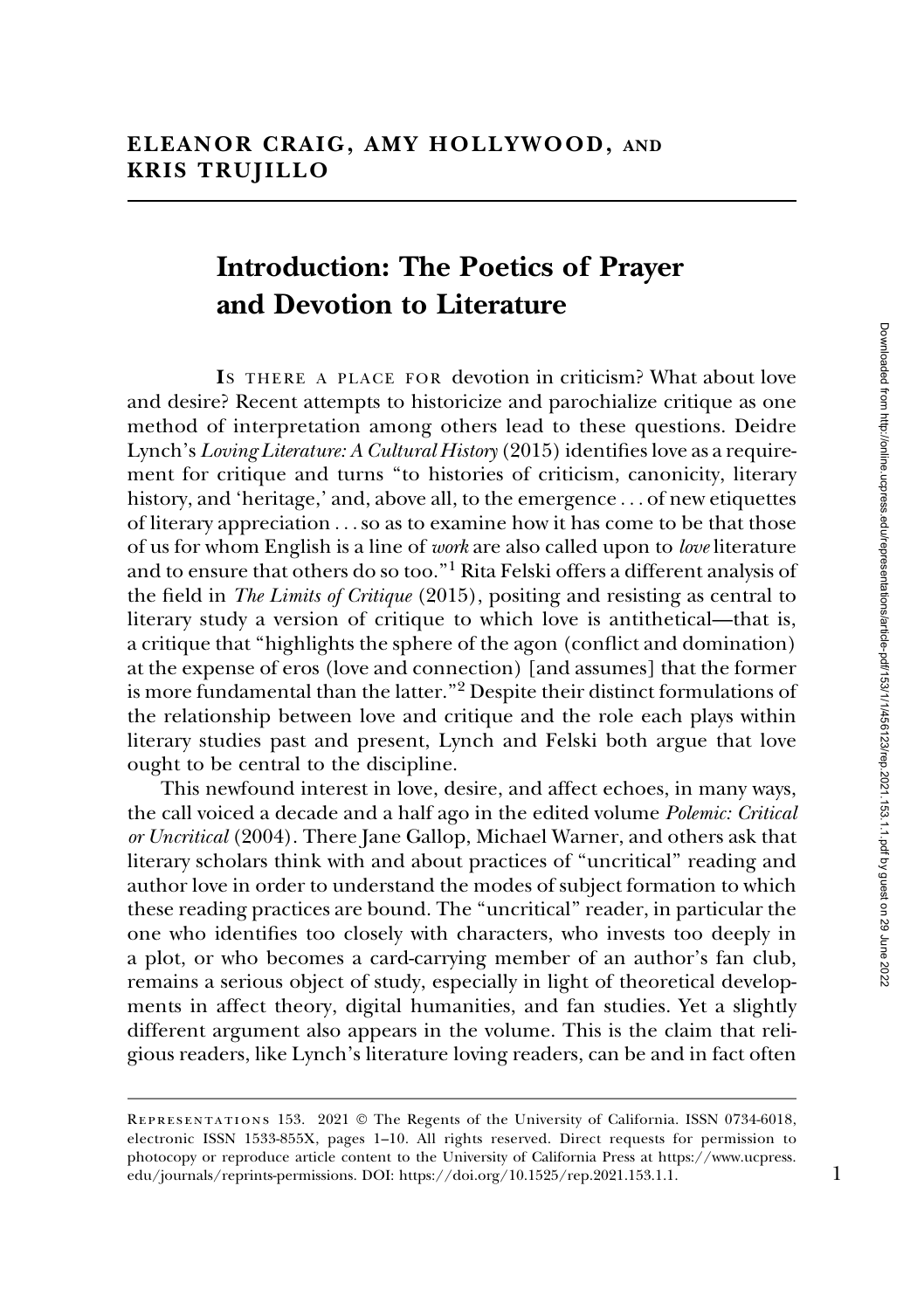are also critical readers.<sup>3</sup> Michael Warner's pious readers and Amy Hollywood's mystical subjects have been joined in recent years by Mark Jordan's convulsing bodies, Aisha Beliso-De Jesús's electric "copresences," and Ashon Crawley's stomping spirits.<sup>4</sup> Yet despite the foundational role that religion plays in twenty-first century conversations about the history and value of critique, these religious figures seem largely to have disappeared from literary critical discussions of the issue.<sup>5</sup> Why are religious readers, particularly markedly embodied religious readers, absent from recent histories of literary criticism? Have they been forced to remain uncritical, scapegoats whose erasure enables other modes of putatively ''uncritical'' reading to be reclaimed as less excessive, credulous, or nonrational? Does postcriticism require a disavowal of the critical religious subject? These questions carry particular political relevance today, as the need for critical reading is ever more pressing and, simultaneously, the dangers of paranoia as the presumptive critical stance have become all too clear.<sup>6</sup>

The essays collected here return to the questions raised in earlier scholarship about the interplay of love and the literary-critical enterprise by attending to the practices of devotion. Following Richard Rambuss's claim that devotional texts ''afford us a plethora of affectively charged sites for tracing the complex overlappings and relays between religious devotion and erotic desire, as well as between the interiorized operations of the spirit and the material conditions of the body,'' the essays gathered here demonstrate the close relationship between literary reading, critical reading, and devotion.7 Attending to the intersections of devotional practices (among them, prayer, recitation, scriptural exegesis, meditation, and contemplation) and the rhetorical and literary arts (invention, poetry, and fiction), contributors explore the ways in which the reading, writing, and contemplative practices of Christianity contribute—both historically and in the present—to the training, cultivation, and disciplining of affective attachments to, investments in, and analyses of literature. Contributors also examine the relationship between religious devotion and the devotion to literature through analyses of the ways in which materiality and embodiment condition the connections between devotional practices and the textual arts.

The goal of this special issue, then, is to desegregate religious studies and theology from the humanities more broadly by reasserting religion's significance to the histories of critique, theory, and literature. Most of the authors are scholars of religion, and we all work with the assumption that the putative secularity of literary study in English is largely a ruse.<sup>8</sup> Rather, religious frameworks, sensibilities, and practices have been present in the study of English literature from the beginning, even at the moments when the literary was most strenuously attempting to differentiate itself from the religious. This is not only a more accurate account of contemporary critical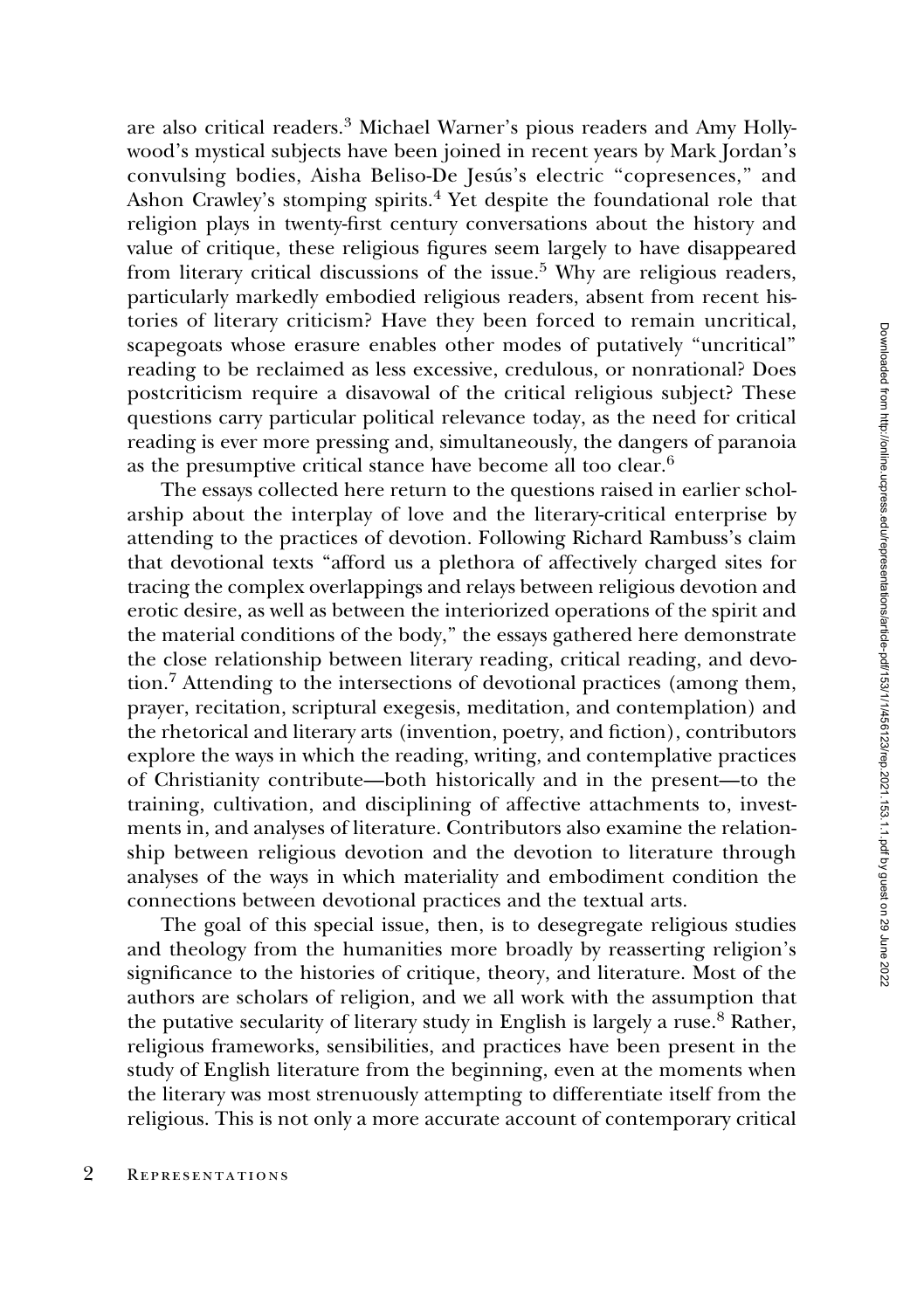frameworks and their evolution, but a signal of their limitations. Practices identified as the sole domain of a largely secular form of literary expertise may be more parochially Christian than their practitioners realize. Generalized understandings of literary devotion developed within these frameworks might inadvertently limit what is considered critical or rigorous, even literary.<sup>9</sup>

We use the term "devotion" in its broadest sense in order to question and undo the epistemological restrictions generated by sharp distinctions between the secular and the religious. These essays pursue connections between devotional practices, literary production, and contemplative or intellectual labor so as to turn the intellectual project called Religion and Literature away from an emphasis on thematics and toward an investigation of practices. We follow Niklaus Largier's proposal that those writing the history of Christian mysticism and secular modernity move away from identifying persistent motifs and intellectual paradigms shared by medieval mystics and modern intellectuals and, instead, toward an interrogation of the ways that practices of reading shape sensation, perception, and what he calls "a poetics or poiesis of experience."<sup>10</sup> We ask not only how religious practices are organized around literature but also how these practices are transmuted into putatively secular forms of devotion. How might one be ''religiously devoted,'' for example, in a political (devotion to candidate, cause, state), epistemological (devotion to methods and objects of disciplinary formation), or aesthetic (devotion to artistic pursuits, modes of experimentation, or artifacts of popular culture) sense? To what extent can we demarcate religious and nonreligious devotion, and what is at stake in attempts to do so?

Most importantly, perhaps, these essays demonstrate that the work of devotion is as much about the transformation wrought through it as it is about the specificity of its object. Moreover, as these essays show, this emphasis on transformation was already in place in the Christian Middle Ages. We collectively are interested in devotion not as a stance of subservience before a divine or human other, but as transformative practice. Devotion does not merely—or uncritically—receive, follow, and reinscribe predetermined patterns of thought or courses of action. The ends or outcomes of its critical performances are not fully known in advance, even when they are animated by identifiable desires. The essays in this issue thus read for textual accounts of devotional practices as well as the ways in which the text itself delivers or demands particular forms of practice.

The repeated and ritual performance of devotional practice is central to the accounts found here of religion's inextricability from the writing, reading, and study of literature. Of particular importance, argues Constance Furey, is the tradition of commenting on and reciting the Psalms. In a deft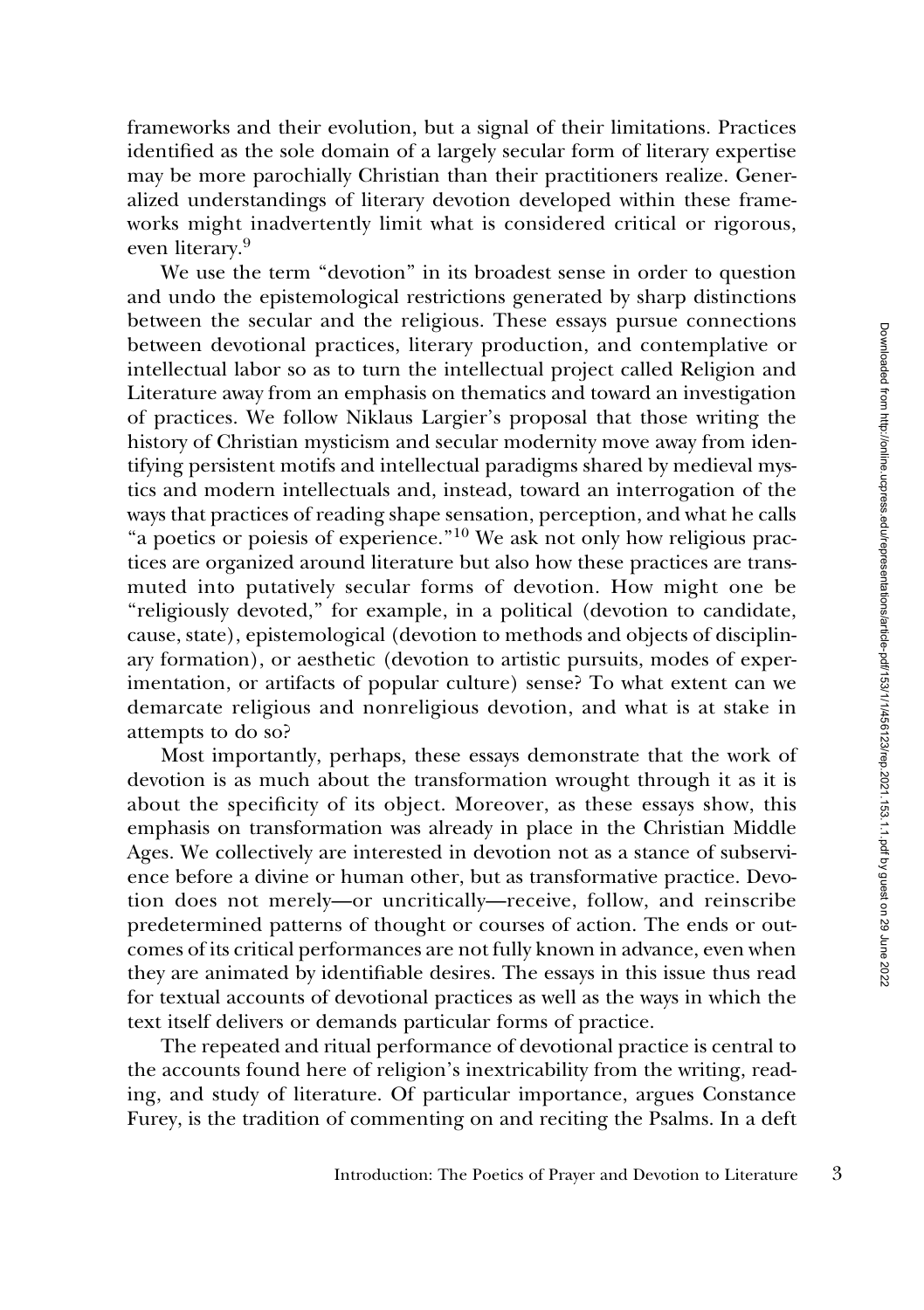reading of Philip Sidney's The Defence of Poesy (1595), a foundational text in the rise of English literary criticism, Furey challenges interpretations of Sidney's invocation of King David that cast the inspiration of divine poets in opposition to the literary invention of ''right,'' or secular, poets. Instead, she argues that the tradition of Psalm commentary from Athanasius to Luther to which Sidney is bound is deeply concerned with rhetoric, in particular with personification; the diversity of voices and ''notable prosopopoeias'' characteristic of the Psalms lend both religious and secular verse their transformative force. As Niklaus Largier has explained, ''In prayer and contemplation, [techniques of spiritual exercise like the singing of the Psalms] shape the body and the soul, providing it ultimately with a new habitus of the perception of the world."<sup>11</sup> Furthermore, while modern thinkers like Maurice Barrès (1862–1923) may characterize repeated prayer and spiritual exercise as a ''mechanical method,'' Furey builds on Hollywood's reading of Benedict of Nursia (ca. 480–547) and John Cassian (ca. 360–435), which shows that the prayerful recitation of the Psalms in the monastic setting is not simply a rote or deadening devotional practice at odds with the spontaneity and immediacy of mystical experience, but rather the very ground on which the transformation of the monk's affect and experience are made possible.<sup>12</sup> "When we have the same disposition in our heart with which each psalm was sung or written down,'' writes Cassian, ''then we shall become like its author, grasping the significance beforehand rather than afterward.''<sup>13</sup> In other words, the Psalms provide a text not for mere recitation, but instead, through a kind of cohabitation with the psalmist's voice, for the cultivation, affirmation, and redirection of affective experience. Ultimately, for Sidney as for Cassian, the personification of and in poetry opens a space of cohabitation with multiple voices that makes possible the transformation of the reader.

As Julie Orlemanski illustrates, the recitation of the Psalms also enables the prosopopoeial invention found in Bernard of Clairvaux's (d. 1153) Sermons on the Song of Songs. Just as the cohabitation of multiple personae in the Psalms facilitates the monk's identification with the psalmist, Bernard's dramatic engagement with the Song of Songs is marked by his identification with the voice of the Bride. Drawing on the practices of psalter recitation, the schoolroom exercise of prosopopoeia, and the commentary tradition that reads the Song of Songs as a drama, Bernard's exegesis unfolds as an act of person-making. As a result, Orlemanski argues against the claim that the rise of fiction mirrors the rise of secularization and argues instead for the importance of Bernard's sermons—indeed, the importance of the religious imagination—to the history of literary fiction.

Rachel Smith also asks what role the "as if," of artifice and of fictionality, plays within medieval Christianity. Through a careful analysis of the operation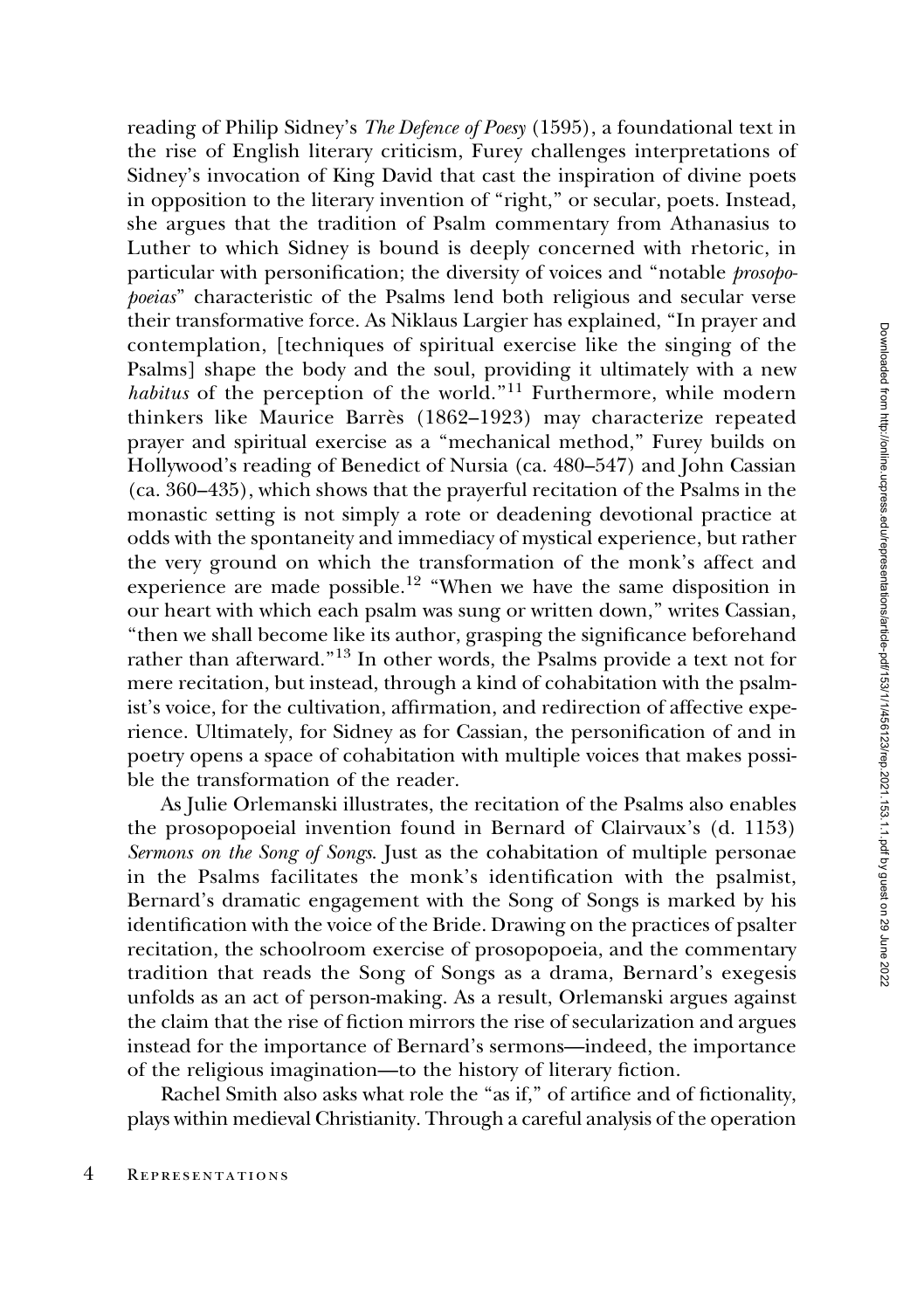of prayer in The Life of the Servant, the fourteenth-century autohagiography by Henry Suso (d. 1366), Smith demonstrates the ways in which monastic and other forms of religious life involve attempts to transform the everyday into the divine. Burcht Pranger argues for the centrality of artificiality to the monastic imagination, an artificiality that depends on a ''double bluff'' in which earthly things are rhetorically and liturgically remade as eternal things, becoming that which they, strictly speaking, are not. Following Pranger, Smith examines the continual labor of prayer undertaken by Suso's servant as a practice of fabrication in which he continually attempts to alter the referentiality of every detail, however minute, of his life, such that everything refers to Christ. Prayer as an address to the divine other—an act predicated on twoness—seeks to overcome itself as the servant attempts to signify and thereby to become the one to whom he prays. Smith, like Orlemanski, ends by asking how medieval notions of the fictional might enter into conversation with more contemporary articulations, engaging in particular the work of Catherine Gallagher.

At the heart of these imaginative exercises, as Robert Davis shows in his essay, is the rhetorical art of inventio. In contrast to readers of the Proslogion who locate in it the figure of Anselm (d. 1109) as philosopher, logically building up the ''ontological argument'' for God's existence, Davis argues that the text instead models a form of prayer that is less interested in establishing a definitive truth and much more concerned with conveying, through the rhetorical practice of *inventio*, "the affective and intellectual habitus of thinking and desiring God that constitute the practice of prayer." According to Davis's reading, cogitatio, or ruminative and ascetic thinking, is linked to inventio, the search for or discovery of novel arguments, and, as such, is bound to the pleasure, anguish, risks, and even failures of thought. Instead of knowing God with full certainty beforehand, the practice of thinking, guided by the rhetorical art of invention, produces the object of devotion. Because this invention of God is not guaranteed, the space between desire and fulfillment, and the concomitant deferral of satisfaction—a satisfaction that may, in fact, never be attained—becomes the precondition for the prolonged and arduous labor of devoted thought. In other words, the indeterminacy of the devotional object allows for the transformational practice of devotion itself.

Moving from the High Middle Ages to the second half of the twentieth century, Eleanor Craig's interpretation of Theresa Hak Kyung Cha's DIC-TEE (1982) offers a shrewd analysis of the dangers involved in reifying the devotional object to which Davis alludes. Craig identifies the ambiguous relationship between the practices of devotion that sustain liberatory struggles, on the one hand, and the way these devotions might also sustain the modes of violence against which they aim, on the other. Layering religious,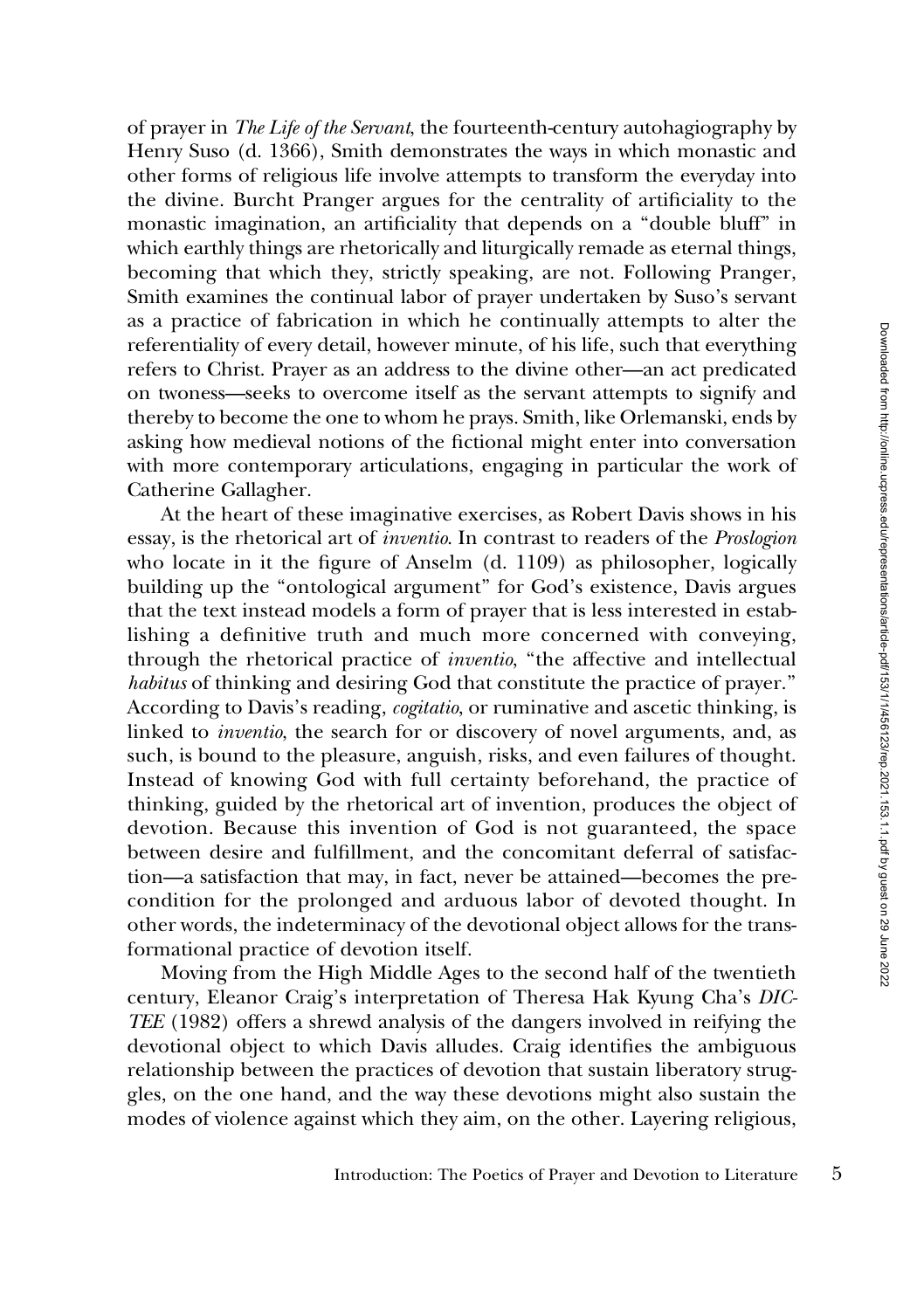national, familial, and textual devotions, DICTEE not only blurs the lines of media, traditions, languages, and time periods but also significantly complicates the relationship between ideology and devotion. While the text remains anticolonial and antimisogynist in its stance, its embrace of militarism and martyrdom raises difficult questions about the ideological assumptions undergirding DICTEE's devotions. Craig argues that as a meditation on the power and perils of devotion, DICTEE purposefully underlines the ambiguities of political resistance and complicity. Rather than reifying any particular object of devotion and risking the unintended violence, exclusion, and coercion of ideology, Cha complicates the trajectories of her texts' desires by drawing from a diverse set of archives and, therefore, resignifies the rhetorical arts of invention and discovery as partial safeguards against ideological hegemony.

Kris Trujillo's reading of the history of the journal GLQ: A Journal of Gay and Lesbian Studies suggests similarly complex relationships between forms of political and literary devotion. Trujillo notes that the founding of GLQ in 1993 marked a moment of simultaneous subversion and institutionalization and argues that the liveliness and inventiveness of queer theory is not simply opposed to institutional norms. In fact, establishing a journal stabilized an academic space that could make room for the disruptive and ''weird.'' Trujillo thus revises interpretations that would attribute to queer theory purely resistant status or hopeless assimilation to academic norms. GLQ's iterative form, which Trujillo reads as a kind of devotional practice centered around mourning, thus demonstrates that citation is not reproduction, at least not in a consistent way that would predetermine its effects. Queer scholarship's alignment with repetition and ordinariness opens up realms of complicity, but also potential space for transformation. Trujillo recalls the suggestion by Carolyn Dinshaw, one of GLQ's founding editors, that religious time could be an antidote to the conceits of secular progressive politics that often inhabit queer theory. Affirming that ritual and recitation are crucial to queer theoretical work, he argues that building the collectivities necessary for political transformation requires acknowledgment of these dimensions of theory's time and labor.

Turning toward death as a way of turning toward life also surfaces in Amy Hollywood's reading of Henry James's The Wings of the Dove (1902). Here again, devotion is more than repetition. Hollywood argues that Honoré de Balzac's Swedenborgian novella, Seraphita, is a crucial influence for James. In contrast with Balzac's angel, however, who longs to escape the physical body, James's Milly Theale yearns to hold onto life. There are moments when her material reality, her wealth and the power it brings, seems to put the physical world within her grasp. Yet these same advantages are also what open her up to deception and exploitation, the unfolding of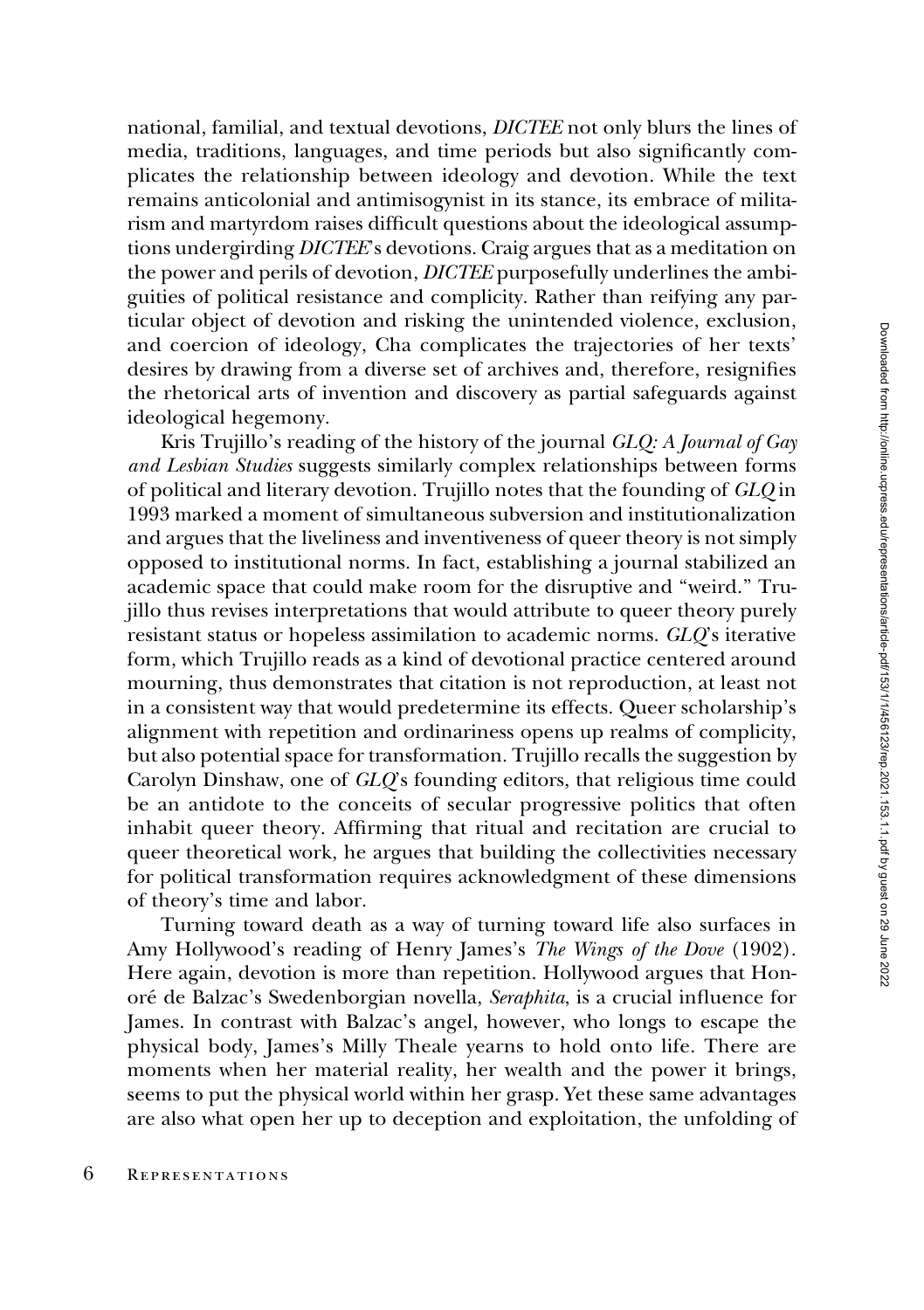which makes life in its concrete relationality unbearable. Hollywood finds in James's novel a refracted grief and remembrance for his cousin Minny Temple. He memorializes Minny's struggle to live when she knew that she would die, a struggle that refused Christian redemption and instead maintained attachment to physical life. As in Craig's essay, writing and reading are practices that make present what is past. While Milly Theale's survivors may seem destined for bleak forms of regretful solitude, James's personal correspondence refuses to concede the past as lost. Even a past that is decidedly swallowed by the abyss does not dictate that one remain in a static state of melancholy. James posits the cultivation of interest in one's own consciousness as a viable alternative—that curiosity, activity, and creation counter the forces that draw one away from life. Far from denying loss, James shows that devotion to the dead and to memory can generate attachment to life.

In Hollywood's, Trujillo's, and Craig's articles, memorialization is a key site of transformation, inviting and reanimating the past in a way that does not represent simple surrender or subservience to loss. There is, however, inescapable moral complexity to rehearsing death in this way, to expecting it to (or making it) generate meaning for ongoing living. The dead, after all, do not benefit. This raises an ethical question that must be posed regarding the terms of devotion discussed in this issue. To the extent that devotion is about transformation rather than its object, what then happens to the object? When objects of devotion are human, living or dead, do practices of devotion risk turning them into things that serve devotion itself and neglect other forms of accountability?

Although these essays move from the Middle Ages to the twentieth century, dropping into early modernity only with Furey's essay, the pivot Furey provides is crucial to the argument this collection begins to explore. Furey shows that the distinction between divine and "right," or secular, poetry was less stark for Sir Philip Sidney than many modern readers would like to imagine. Similarly, John Dennis (1658–1734) and other eighteenthcentury critics argue that religious language is poetic and poetic language religious; for Dennis, this is because both elicit and direct the human affective life. Like Sidney, Dennis draws on centuries of interpretations of the Psalms, songs sung by the faithful to God and understood as depicting the entire range of human feeling, insisting that God touches humans through language, poetically deployed.<sup>14</sup> A question underlying our shared—and ongoing—project is what it means that at least one strand of modern English literary study is grounded in practices specific to Christian modes of devotion, both Roman Catholic and Protestant.

The contemporary American poet Susan Howe, reading the words of Jonathan Edwards (1703–58) and Sarah Pierpont Edwards (1710–58),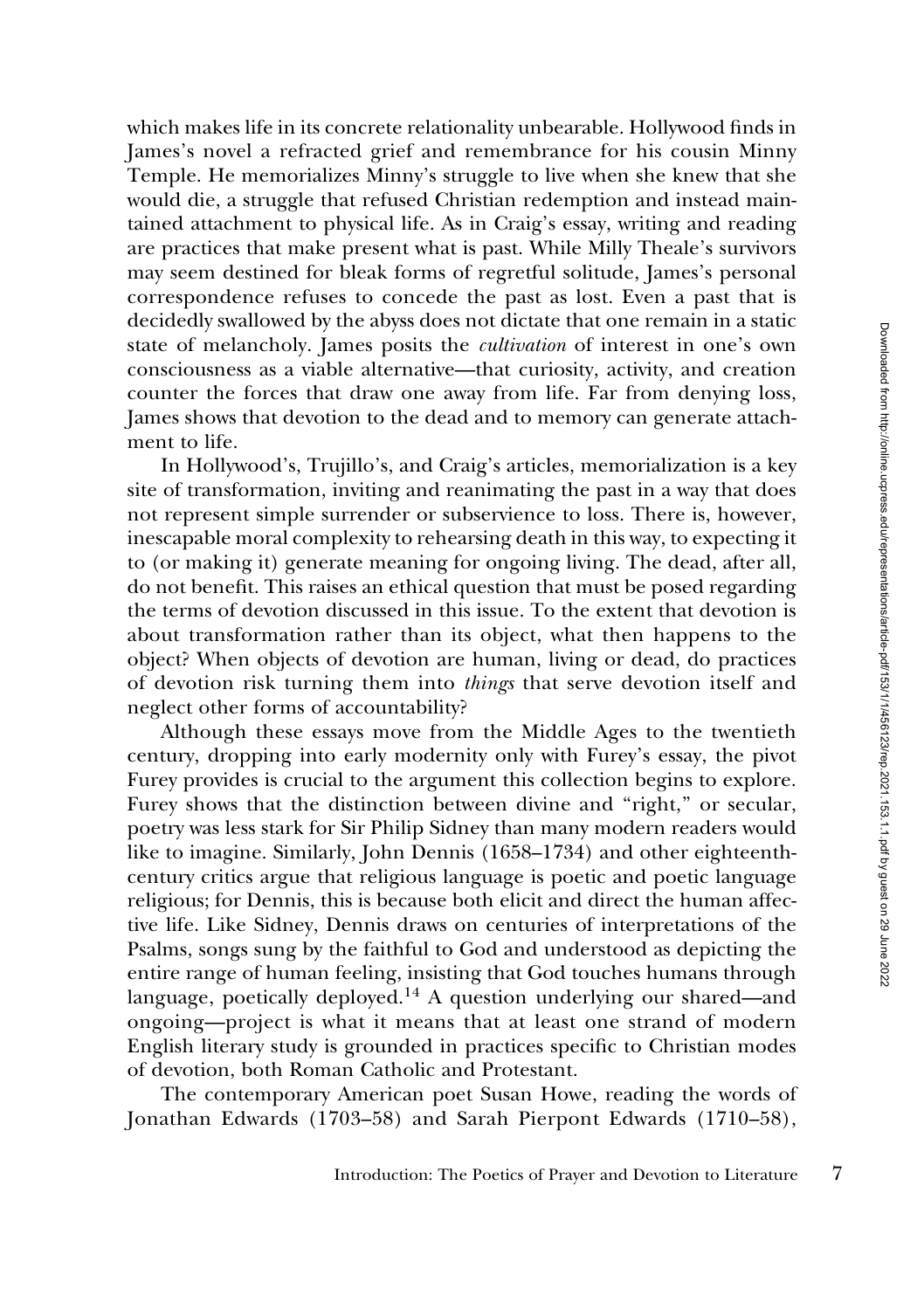recognizes that their writing is a palimpsest of scriptural texts, images, sounds, and phrases by which Howe herself is deeply moved. But, she writes, "I read words but don't hear God in them."<sup>15</sup> Her devotion, however, the careful attention she gives to their texts, remains. If for devout readers of the Psalms, recitation of and meditation on their words allows one to redirect all affect toward God, what is the end toward which Howe writes? Might her devotion to the past and its futures mark a new mode of relational fidelity to one's others that can itself be understood as properly poetic and properly religious, if not any longer properly Christian? Or are the constraints of this Christian heritage ones against which we should push? Ones to which we should stand resistant? Only further research and reflection, and the expansion of this project beyond the confines of the Christian tradition, will allow us to answer.

## Notes

- 1. Deidre Lynch, Loving Literature: A Cultural History (Chicago, 2015), 1.
- 2. Rita Felski, The Limits of Critique (Chicago, 2015), 17.
- 3. See esp. Michael Warner, "Uncritical," in Polemic: Critical or Uncritical, ed. Jane Gallop (New York, 2004), 13–38. For Amy Hollywood's attempt to challenge the assumption that religious reading is necessarily uncritical, see Amy Hollywood, "Reading as Self-Annihilation," in *Polemic*, 39–63, reprinted with some additional notes in Amy Hollywood, Acute Melancholia and Other Essays: Mysticism, History, and the Study of Religion (New York, 2016), 129–48.
- 4. See Mark Jordan, Convulsing Bodies: Religion and Resistance in Foucault (Stanford, 2014); Aisha Beliso-De Jesús, *Electric Santería: Racial Assemblages of Transnational* Religion (New York, 2015); and Ashon Crawley, Blackpentecostal Breath: The Aesthetics of Possibility (New York, 2016).
- 5. For an important exception, see David Marno, Death Be Not Proud: The Art of Holy Attention (Chicago, 2016). On the debates around secularism and critique, see Talal Asad et al., Is Critique Secular? Blasphemy, Injury, and Free Speech (Berkeley, 2009). The questions Asad and his co-authors raise have been foundational to the ways that religion has been approached in the humanities, yet the volume also reproduces the dominance of juridical language and theories of governance over the question of religion. The essays collected here speak both with and against this text by shifting focus toward devotion, literature, and aesthetics.
- 6. One further area of debate on these topics involves discussions and critiques of surface reading. For some key touchpoints, see Sharon Marcus and Stephen Best, eds., "The Way We Read Now," special issue, Representations 108 (Fall 2009). In defense of reading strategies that Marcus and Best align with Frederic Jameson, the editors of a special issue of *Social Text* argue that there is no virtue in attempting (or pretending) to withhold critique, as all acts of reading are political. They insist on the importance of being '''suspicious and aggressive,' ponded. They historical conditions that call for nothing less"; Nico Baumbach, Damon R. Young, and Genevieve Yue, ''Introduction: For a Political Critique of Culture,'' in ''The Cultural Logic of Contemporary Capitalism,'' ed. Nico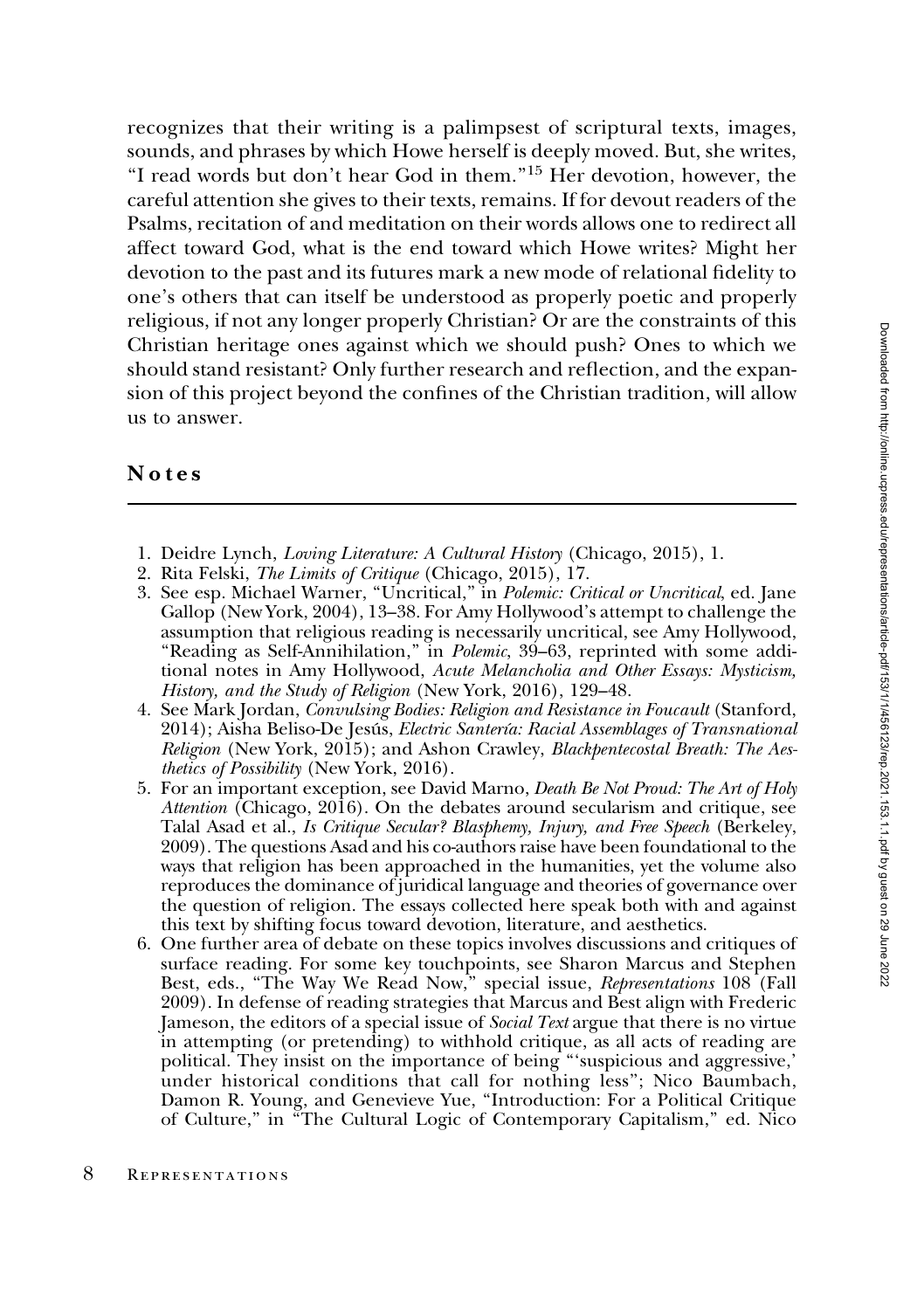Baumbach, Damon R. Young, Genevieve Yue, special issue, Social Text 34, no. 2 (June 2016): 7.

- 7. Richard Rambuss, Closet Devotions (Durham, 1998), 2.
- 8. We emphasize English studies here because of the limits of our expertise. The same may be true for the development of criticism in other national literatures, but we are not in a position to make that claim. Comparison of the development of the critical enterprise across languages, literatures, and nations, we contend, needs to take into account the role religious practices and modes of reading play in the development of literary studies. For relevant examples of the kinds of comparative work in which we are interested that focus on the international stretch of English literature through its colonial and imperialist projects, see Gauri Viswanathan, Masks of Conquest: Literary Study and British Rule in India (New York, 1989); Isabel Hofmeyr, The Portable Bunyan: A Transnational History of ''The Pilgrim's Progress'' (Princeton, 2003), and Michael Allan, In the Shadow of World Literature: Sites of Reading in Colonial Egypt (Princeton, 2016).
- 9. In addition to the scholarship cited earlier in the notes, this special issue participates in a broader debate about devotional practices, critique, and theory in the humanities and emphasizes the particular role of religion and theology. Significant texts from this conversation include Joanna Picciotto, ed., ''Devotion and Intellectual Labor,'' special issue, The Journal of Medieval and Early Modern Studies 44, no. 1 (Winter 2014); Patricia Ingham and Noah Guynn, eds., "Surface, Symptom, and the Future of Critique," special issue, *Exemplaria* 26, nos. 2–3 (2014); and the previously cited Baumbach, Young, and Yue, ''The Cultural Logic of Contemporary Capitalism.''
- 10. Niklaus Largier, ''Mysticism, Modernity, and the Invention of Aesthetic Experience,'' Representations 105 (Winter 2009): 39. See also Niklaus Largier, ''The Media of Sensation,'' in The Anthropology of Catholicism: A Companion Reader, ed. Valentina Napolitano, Maya Mayblin, and Kristin Norget (Berkeley, 2017), 316–25. For Largier, Michel de Certeau offers one way of thinking about the art of figuration derived from medieval mysticism as itself a practice of writing and conversation. Indeed, de Certeau provides a foundational analysis of mystical speech and mystical tropes in both The Mystic Fable: The Sixteenth and Seventeenth Centuries, trans. Michael B. Smith (Chicago, 1992), vol. 1, and "Mystic Speech," in *Heterologies: Discourse on the Other*, trans. Brian Massumi (Minneapolis, 1986), 80–100. De Certeau acknowledges that mysticism emerges through a linguistic "process of fabrication" (Mystic Fable, 140), yet he is less interested in the role practices of religious devotion play in the production of mystic speech than are the essays collected here. An interest in reading practice emerges most markedly in The Practice of Everyday Life, trans. Steven Rendall (Berkeley, 1984), and especially in his essay ''Reading as Poaching'' from that collection, but the connections between these two book projects remain to be made. Finally, while de Certeau gestures toward a continuity between what he calls the ''mystic poetics'' of premodernity and modernity, his exilic, nostalgic, and melancholic account in Mystic Fable ultimately relies on a presumptive historical rupture—a secular modernity absent God, who, even in absence, is centered as the object of devotion—in ways that the essays collected here resist.
- 11. Niklaus Largier, "Praying by Numbers: An Essay on Medieval Aesthetics," Representations 104 (Fall 2008): 78.
- 12. Maurice Barrès, Un homme libre, quoted in Largier, "Praying by Numbers," 78. Amy Hollywood, ''Song, Experience, and the Book in Benedictine Monasticism,''